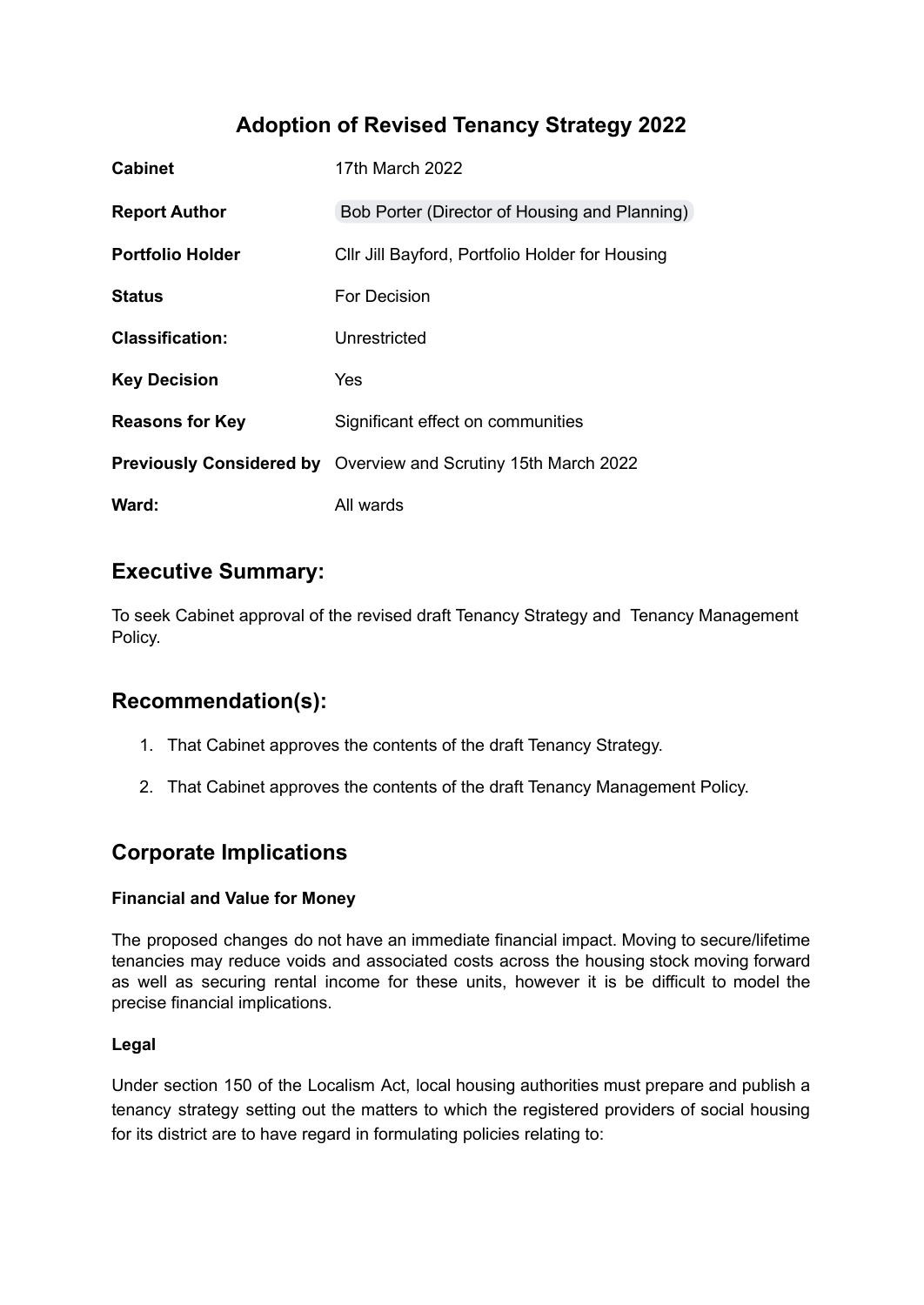- a) the kinds of tenancies they grant,
- b) the circumstances in which they will grant a tenancy of a particular kind,
- c) where they grant tenancies for a term certain, the lengths of the terms, and
- d) the circumstances in which they will grant a further tenancy on the coming to an end of an existing tenancy

A local housing authority must have regard to its tenancy strategy in exercising its housing management functions, must keep its tenancy strategy under review, and may modify or replace it from time to time.

#### **Corporate**

The revised Tenancy Strategy and Tenancy Management Policy supports our Corporate Statement 2019-2023 - Communities. We are committed to ensuring that we are delivering high quality housing, safer communities and enhancing the health and well-being of our residents.

#### **Equality Act 2010 & Public Sector Equality Duty**

Members are reminded of the requirement, under the Public Sector Equality Duty (section 149 of the Equality Act 2010) to have due regard to the aims of the Duty at the time the decision is taken. The aims of the Duty are: (i) eliminate unlawful discrimination, harassment, victimisation and other conduct prohibited by the Act, (ii) advance equality of opportunity between people who share a protected characteristic and people who do not share it, and (iii) foster good relations between people who share a protected characteristic and people who do not share it.

Protected characteristics: age, sex, disability, race, sexual orientation, gender reassignment, religion or belief and pregnancy & maternity. Only aim (i) of the Duty applies to Marriage & civil partnership.

This report relates to the following aim of the equality duty: -

- To eliminate unlawful discrimination, harassment, victimisation and other conduct prohibited by the Act.
- To advance equality of opportunity between people who share a protected characteristic and people who do not share it
- To foster good relations between people who share a protected characteristic and people who do not share it.

An Equality Impact Assessment has been undertaken as part of this review and the information gathered and reviewed did not identify any negative impact or difference for people with the legal defined protected characteristics. The EQI is attached to this report as Annex 3.

### **1.0 Introduction and Background**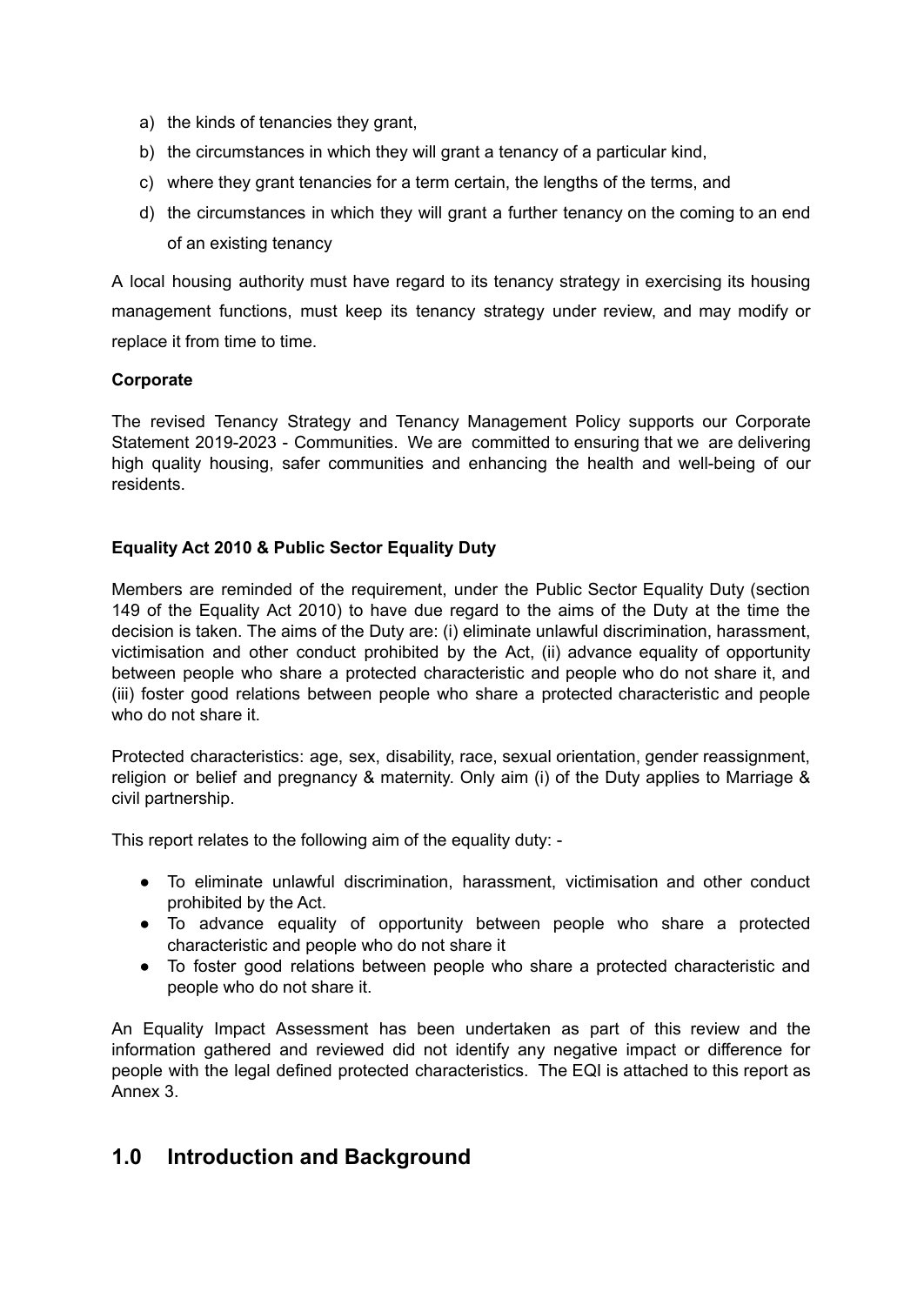- 1.1 Under section 150 of the Localism Act 2011, the Council is required to develop and publish a Tenancy Strategy setting out the Council's preferred position on:
	- The type of tenancies granted in the district;
	- The circumstances in which particular types of tenancy will be granted; ∙ The length of time a tenancy will be granted for;
	- How tenancies will be managed towards the end, including the offer of a new tenancy.
- 1.2 It should be noted that although the Tenancy Strategy gives the Council's preferred position, Registered Providers of Social Housing (RPSH) operating in the district are only required to have regard to this.
- 1.3 The Localism Act 2011 also requires the Council as a social housing landlord to produce a Tenancy Management Policy that has regard to the Tenancy Strategy and sets out how Thanet District Council will operationally grant and manage tenancies.
- 1.4 The Tenancy Strategy published by Thanet District Council in 2018 needs updating. When amending the existing Tenancy Strategy, the Council is required to invite comment from its RPSH partners.

## **2.0 The Current Situation**

2.1 The Act introduced a raft of fundamental reforms of social housing tenure.

The most significant of these were:

- Both Local Authorities and RPSH are now able to offer fixed term tenancies of a minimum of 5 years, or in exceptional circumstances 2 years instead of the traditionally longer 'lifetime' secure tenancies
- Local Authorities were allowed more flexibility to set their own Allocations Policies to meet local needs and circumstances
- Local Authorities can now place homeless households in suitable Private Rented Sector housing
- A new model of affordable rents of up to 80% of market rent can be applied to new housing developments and in some cases existing housing stock can be converted when vacant from social rent to affordable rent levels
- Local Authority stock owners and RPSH must prepare and publish a Tenancy Management Policy setting out the types of tenancy they will use when letting their homes.
- New arrangements have been introduced for tenants seeking to mutually exchange homes in cases involving fixed term tenancies and or affordable rents.
- Changes to the rights of succession has limited those able to succeed to a tenancy on the death of the tenant
- 2.2 As a strategic housing authority Thanet District Council has a responsibility to develop and publish a Tenancy Strategy giving guidance to partner Registered Providers of Social Housing (RPSH) on the use of different tenancy types and affordable rents in the District.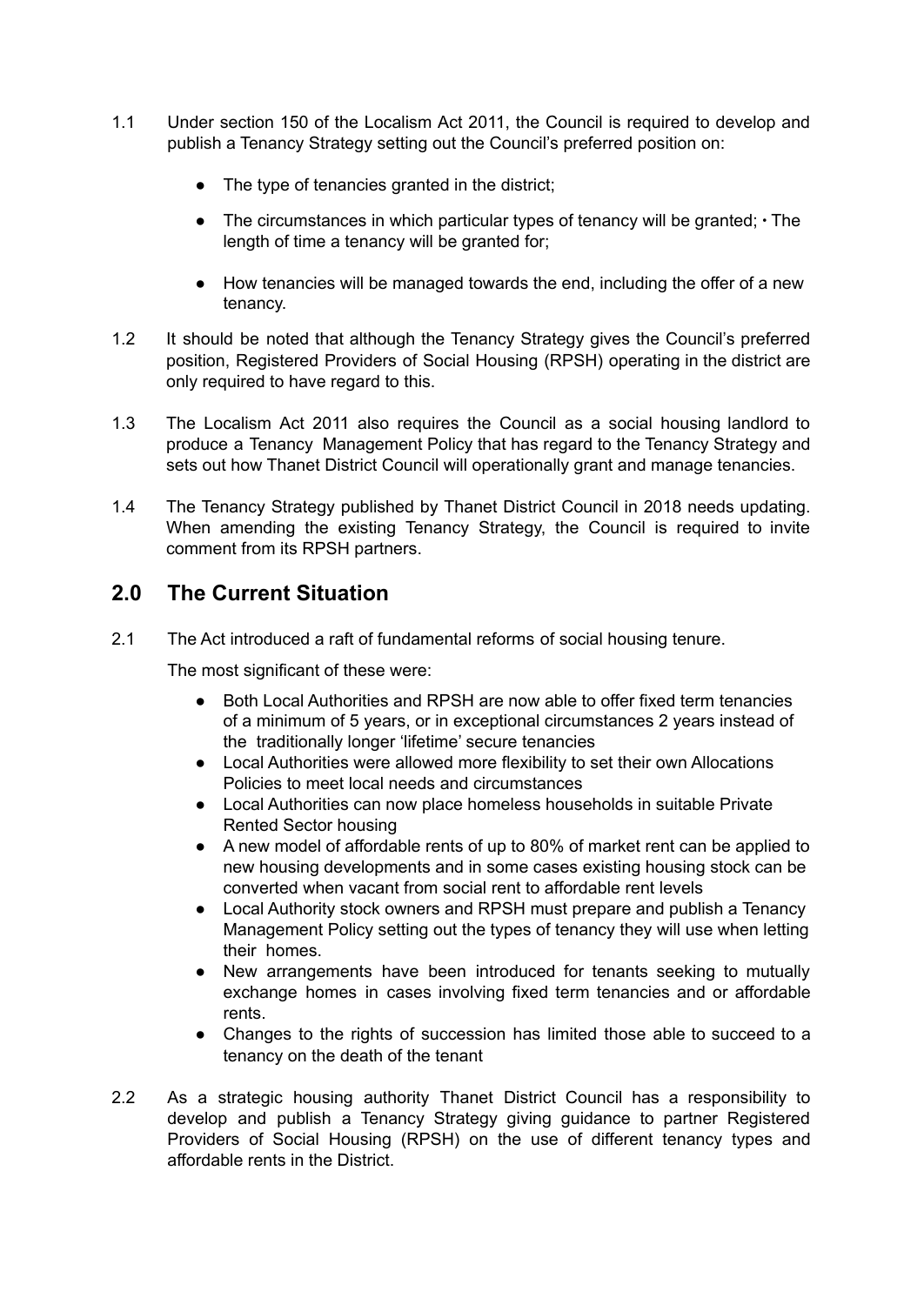- 2.3 The Tenancy Strategy sets out the strategic position of the Council with regards to the use of, review of and ending of fixed term tenancies, affordable rents, mutual exchanges, succession rights and dealing with tenancy fraud. In most respects the strategic position taken by TDC remains the same as that taken in 2018.
- 2.4 The significant difference relates to the use of fixed term tenancies in the district, where in light of national and local changes in attitude to their use the Council will no longer be recommending they be used as a preferred tenancy type. The rationale for this is set out below.

## **3.0 Flexible Tenancies**

- 3.1 One of the key objectives of fixed term tenancies was to enable social housing providers to make the best use of the social housing stock by addressing under occupation and encouraging those people who can afford to do so, to move to other tenures such as private rented accommodation or homeownership.
- 3.2 The appetite for fixed term tenancies among RPSH has been mixed with some local providers electing to use them and others continuing to offer lifetime tenancies.
- 3.3 Thanet District Council started using flexible fixed term tenancies for new tenants in October 2018. The Housing and Planning Act included (as yet unenacted) sections of legislation, which sought to make the use of fixed term tenancies by local authorities mandatory.
- 3.4 The Grenfell Tower fire in June 2017 was one of the UK's worst modern disasters and in the aftermath of this the Government has unveiled important planned changes to the regulation and management of social housing. In its Green paper 'A new deal of social housing' published 14 August 2018 the Government confirmed that it no longer intended to implement the provisions in the Housing and Planning Act 2016 that sought to make fixed term tenancies mandatory for local authorities after listening to residents' concerns.
- 3.5 The Social Housing White Paper published on 17 November 2020 set out a Charter for Social Housing Residents and affirms the Government's continuing commitment to give social housing tenants a greater voice, the right to safe and secure accommodation and of the importance of good quality homes and neighbourhoods to live in.
- 3.6 Support for flexible tenancies has changed dramatically since the Council's last Tenancy Strategy published in 2018 and nationally some of the changes detailed above have been the catalyst for some large RPSH and Councils to evaluate the benefits of fixed term tenancies and as a consequence end their offer of these entirely.
- 3.7 The development of this strategy has taken into account the changing national attitude to flexible fixed term tenancies, the responses from our RPSH partners and our own experience of their use. Although they were intended to help social landlords make the best use of affordable housing there have been a number of significant disadvantages to their use including: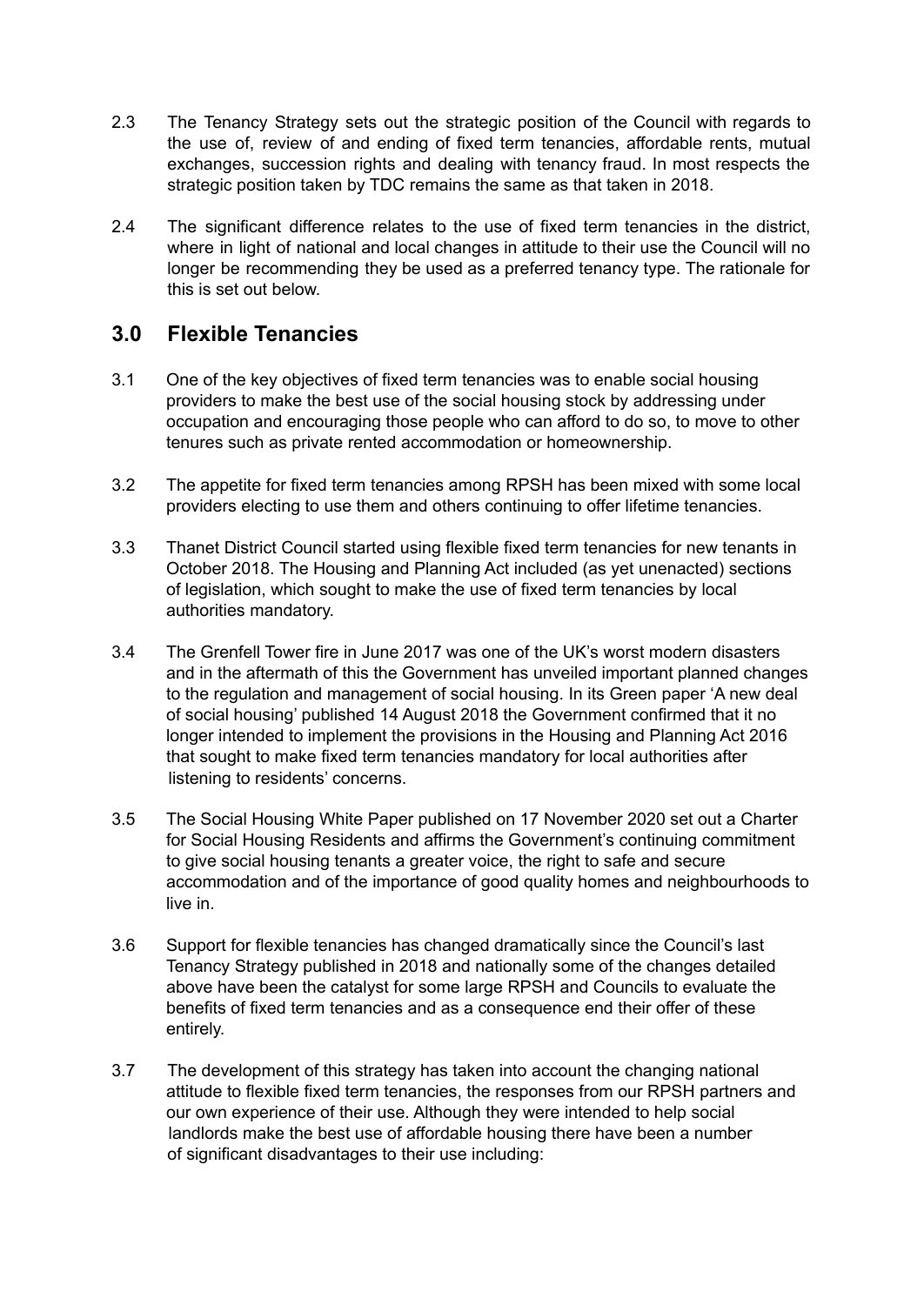- Tenants feeling concerned and anxious about their futures based on their tenure type.
- Lack of investment by families in their home and community because they feel they will move on.
- Little impact in terms of stock turnover and vacancies
- Potential conflict with the Government priority to give tenants a stronger voice.
- Significant administrative costs involved with the scheme particularly where the majority of tenancies are set to continue.

## **4.0 TDC Tenancy Management Strategy**

- 4.1 As a stock owning authority TDC are also required to develop and publish a tenancy Management Policy setting out how we will operationally manage tenancies for our own properties.
- 4.2 A copy of the draft Tenancy Management Policy is attached at appendix 2 setting out the types of tenancy the Council propose to offer new tenants in future, how tenancy fraud will be tackled, successions and mutual exchange requests responded to and how tenancies will be brought to an end.
- 4.3 Since 2014 TDC have been offering most new tenants a year-long introductory tenancy followed by a five-year flexible tenancy. There are currently 814 tenants with this type of agreement. The redrafted Tenancy Management Policy will mean that future new tenants will usually be offered introductory tenancies followed by lifetime secure tenancies rather than flexible fixed term tenancies. Those housed temporarily because of homelessness will continue to be offered non secure tenancies under the relevant provisions of the Housing Act 1996.
- 4.4 Tenancies created in 2014 started to fall due for review from 2019. Unfortunately a number of these reviews were missed by East Kent Housing and this position was exacerbated by the national lockdowns in response to the Covid pandemic. As a consequence, 154 flexible tenancies rolled over into weekly periodic tenancies. These tenants have been written to and advised that they now have secure tenancies. A further 49 cases will shortly be in the same position and will be dealt with in the same way.
- 4.5 To regularise the position for the remaining fixed term tenants it is proposed that the following action be taken. Until Cabinet approval and adoption of the tenancy management policy existing flexible tenancies due for review will follow the established arrangements and be offered a new fixed term tenancy.
- 4.6 All new tenants will be offered an introductory tenancy of 12 months and advised that this will become a flexible tenancy unless the proposed revisions to the Tenancy Management Policy are approved. This is because a tenancy cannot become a flexible tenancy unless notice of this is given before the tenant signs the tenancy agreement and there will be a period before the policy is formally adopted.
- 4.7 Upon approval and adoption of the Tenancy Management Policy those tenants who have already completed their 1 year introductory tenancy and moved into the flexible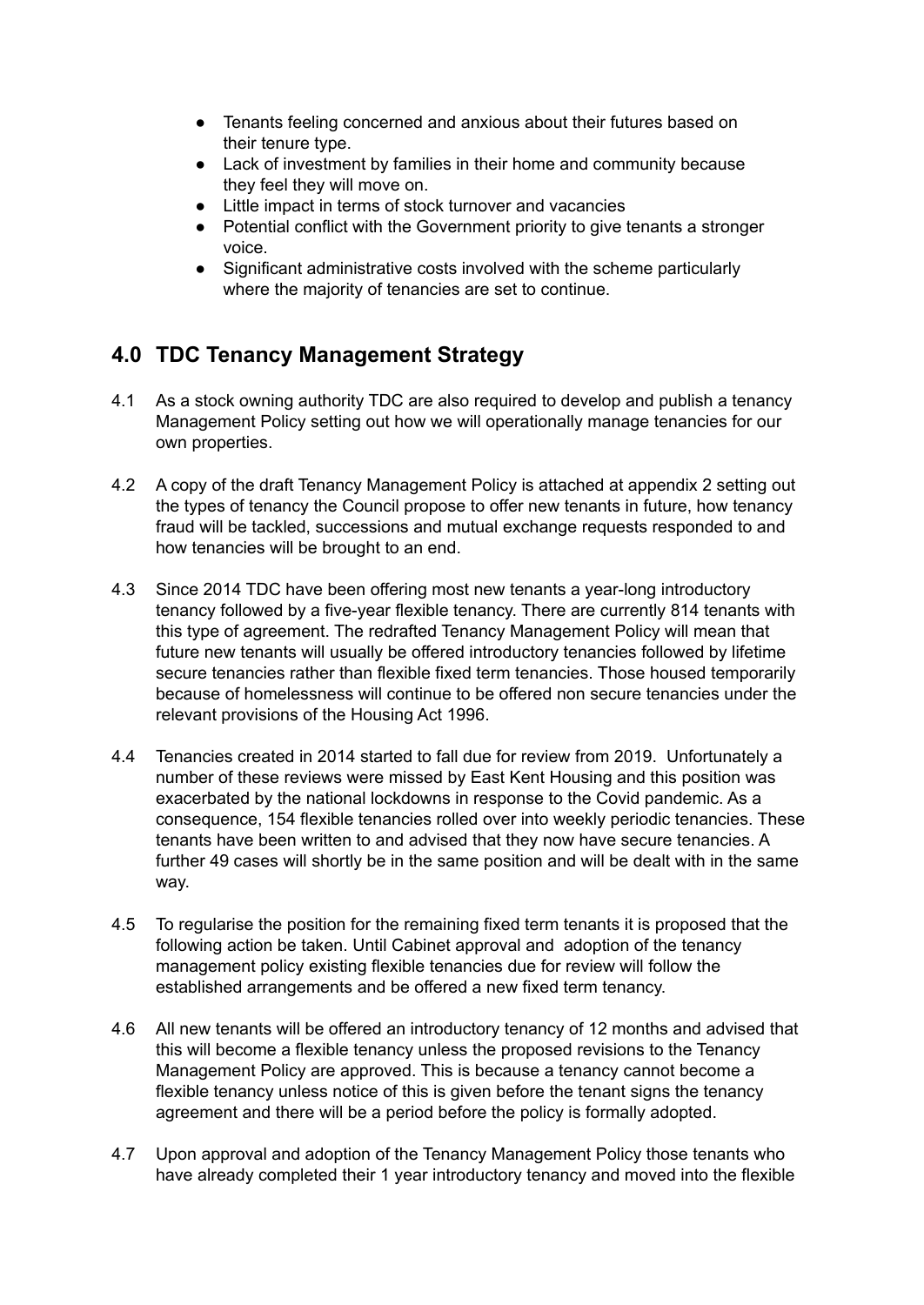tenancy period or had their flexible tenancy renewed will be contacted. Where their tenancy is being well maintained and there are no breaches of the tenancy conditions they will be invited to make use of the break clause in their tenancy agreement and give up their current fixed term tenancy and be re offered a lifetime secure tenancy. The effect of this will be to improve their security of tenure and will not affect any of their existing tenancy rights.

4.8 In cases where there is a current ongoing breach of tenancy conditions the tenant will be asked to remedy this before any action is taken to change the tenancy type.

### **5.0 Tenancy Audits**

- 5.1 One of the benefits of conducting flexible tenancy reviews was the opportunity that it presented to have contact with each tenant and identify any issues they were having with their tenancy. Situations where the tenant is struggling or having difficulty maintaining their tenancy or repairs are outstanding would be picked up along with any potential tenancy fraud.
- 5.2 Housing officers will be conducting tenancy audits on a rolling 5- year programme. These visits will offer the same opportunity as flexible tenancy reviews to have contact with existing tenants, establish any support need they have and or desire to move to alternative accommodation.

## **6.0 Consultation**

- 6.1 Consultation has taken place with tenants, residents and RPSH for 4 weeks, 22nd November 2021 to 20th December 2021.
- 6.2 It is a requirement of the Localism Act that RPSH are invited to comment on any revisions to the Tenancy Strategy and of s.105 of the Housing Act 1985 that the local authority consult with tenants when making changes to the management arrangements for Council owned homes.
- 6.2 The statutory requirement is set out at s.151(1) of the Localism Act 2011 which states: Before adopting a tenancy strategy, or making a modification to it reflecting a major change of policy, the authority must—
	- (a) send a copy of the draft strategy, or proposed modification, to every private registered provider of social housing for its district, and
	- (b) give the private registered provider a reasonable opportunity to comment on those proposals.
	- All registered providers were written to and advised of our proposals, however no response from them was received.
- 6.3 The Council's tenants were written to individually and advised of the options being recommended to Cabinet. Tenants that asked for further information have been contacted and are fully supportive of the proposal.